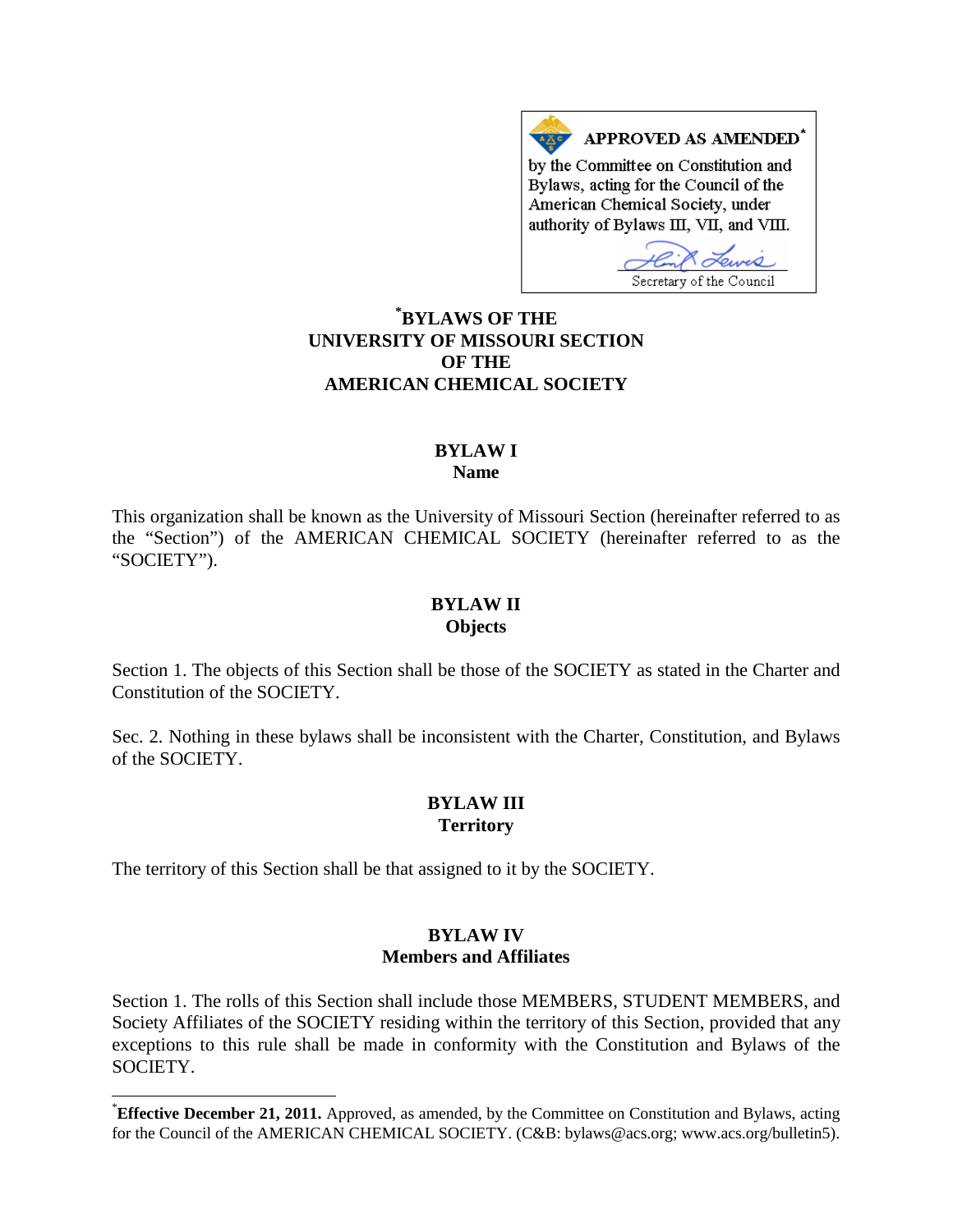Sec. 2. This Section may have Local Section Affiliates as authorized in the Constitution and Bylaws of the SOCIETY.

Sec. 3. Members and affiliates shall have such rights and privileges as are accorded them by the Constitution and Bylaws of the SOCIETY. A STUDENT MEMBER may not hold an elective position or serve as a Temporary Substitute Councilor. An affiliate may not vote for or hold an elective position, or vote on bylaws. In addition, a Local Section Affiliate may not serve as a member of the Executive Committee; a Society Affiliate may not serve as a voting member of the Executive Committee.

# **BYLAW V Organization**

Section 1. The officers of this Section shall be a Chair, Chair-Elect, Secretary, and Treasurer. The offices of Secretary and of Treasurer may be held by the same person.

Sec. 2. This Section shall have Councilors and Alternate Councilors as provided in the Constitution and Bylaws of the SOCIETY.

Sec. 3. The Executive Committee of this Section shall consist of the officers, the Immediate Past Chair, the Councilor(s), and the Alternate Councilor(s) of this Section.

Sec. 4. All officers, Councilors, Alternate Councilors, and other persons elected by the members shall be chosen from the MEMBERS.

# **BYLAW VI Manner of Election and Terms of Office**

Section 1. The officers of this Section shall be elected by the members, shall take office on January 1, and shall hold office for one year, or until their successors qualify. Upon completion of the Chair's term of office, the Chair-Elect shall succeed to the office of Chair.

Sec. 2. Councilors and Alternate Councilors shall be elected by the members for a term of three years beginning on January 1.

Sec. 3. In the event of a vacancy in the office of Chair, the Chair-Elect shall assume the added duties of the Chair for the unexpired term. All other vacancies shall be filled by the Executive Committee from among the MEMBERS by interim appointment for the period up to the next annual election, at which time the Section shall elect a MEMBER to complete the unexpired term, if any. In the event that the office of Chair-Elect is filled by such interim appointment, the Section shall elect both a Chair and a Chair-Elect at its annual election.

Sec. 4. A Nominating Committee shall be appointed by October 1 of each year, and this Committee shall prepare by October 15 a slate of candidates from names submitted by the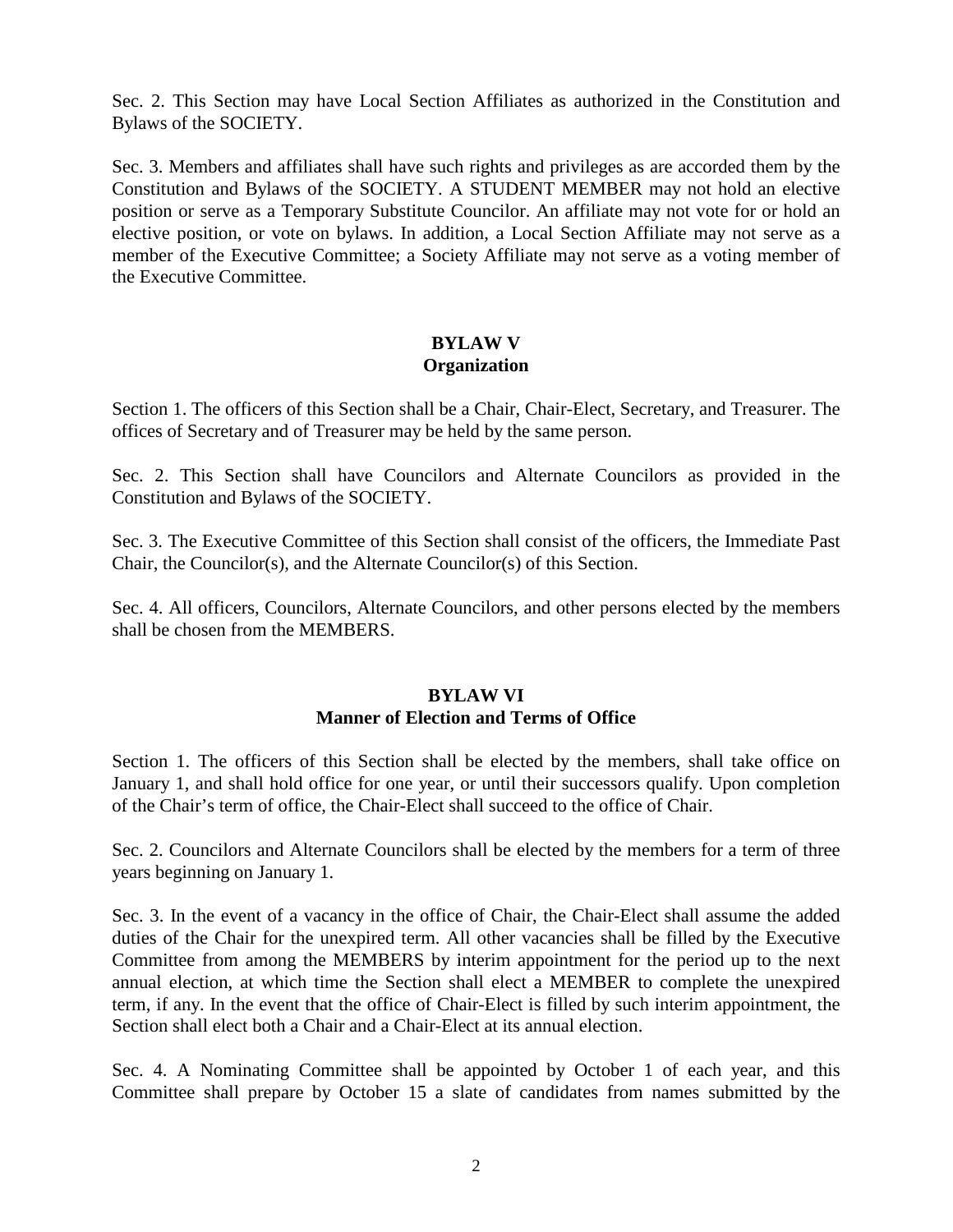members of the Section. Only nominees who have agreed to serve if elected shall be named on the ballot.

Sec. 5. The members shall vote by distributed ballot prepared in accordance with the Bylaws of the SOCIETY, and the results of the election shall be certified to the Executive Director of the SOCIETY by December 1, as required by the Bylaws of the SOCIETY.

Sec. 6. In case of a tie vote for any elective position, the Executive Committee shall select from among the tied candidates.

## **BYLAW VII Recall of Elected Officials**

Section 1. The elected officials of the Section (officers or elected Executive Committee members) are subject to recall for neglect of duties or conduct injurious to the SOCIETY. Recall procedures are not applicable to Councilors and Alternate Councilors elected by the Section.

Sec. 2. The recall of an official shall be initiated when a signed petition, indicating in writing the specific charges and reasonable substantiating evidence, is submitted to the Chair from at least five voting members of the Section. In the event the Chair is the official in question, the Chair-Elect shall receive the petition and shall assume the duties of the office of Chair with respect to this issue until the issue is resolved.

Sec. 3. The Chair shall without delay determine that the petitioners are aware of the gravity of their actions and the procedures to be followed. The Chair shall seek an alternate resolution to the problem and a withdrawal of the petition at this time. In the absence of a resolution to the problem, the Chair shall present the issue to the Executive Committee as a new business item at the next Executive Committee meeting.

- a. The Executive Committee shall promptly continue the recall process or dismiss the petition as ill-founded or find an alternative solution to the problem. The Chair shall promptly inform the petitioners and the official of the decision of the Executive Committee.
- b. If the proceedings continue, the Chair shall assign the duties of the official to another qualified member of the Section until the issue is resolved.
- c. If the proceedings continue, the official shall be offered an opportunity to answer the allegations in the petition before the Executive Committee.

Every reasonable effort shall be made to contact the official throughout this procedure. That effort shall include a certified letter to the last known address on the official SOCIETY membership rolls. Upon notification, the official shall have thirty days to make a written response to the allegations. The Executive Committee shall decide whether to proceed after studying the official's response. The Chair shall inform the official and the petitioners of the decision of the Executive Committee.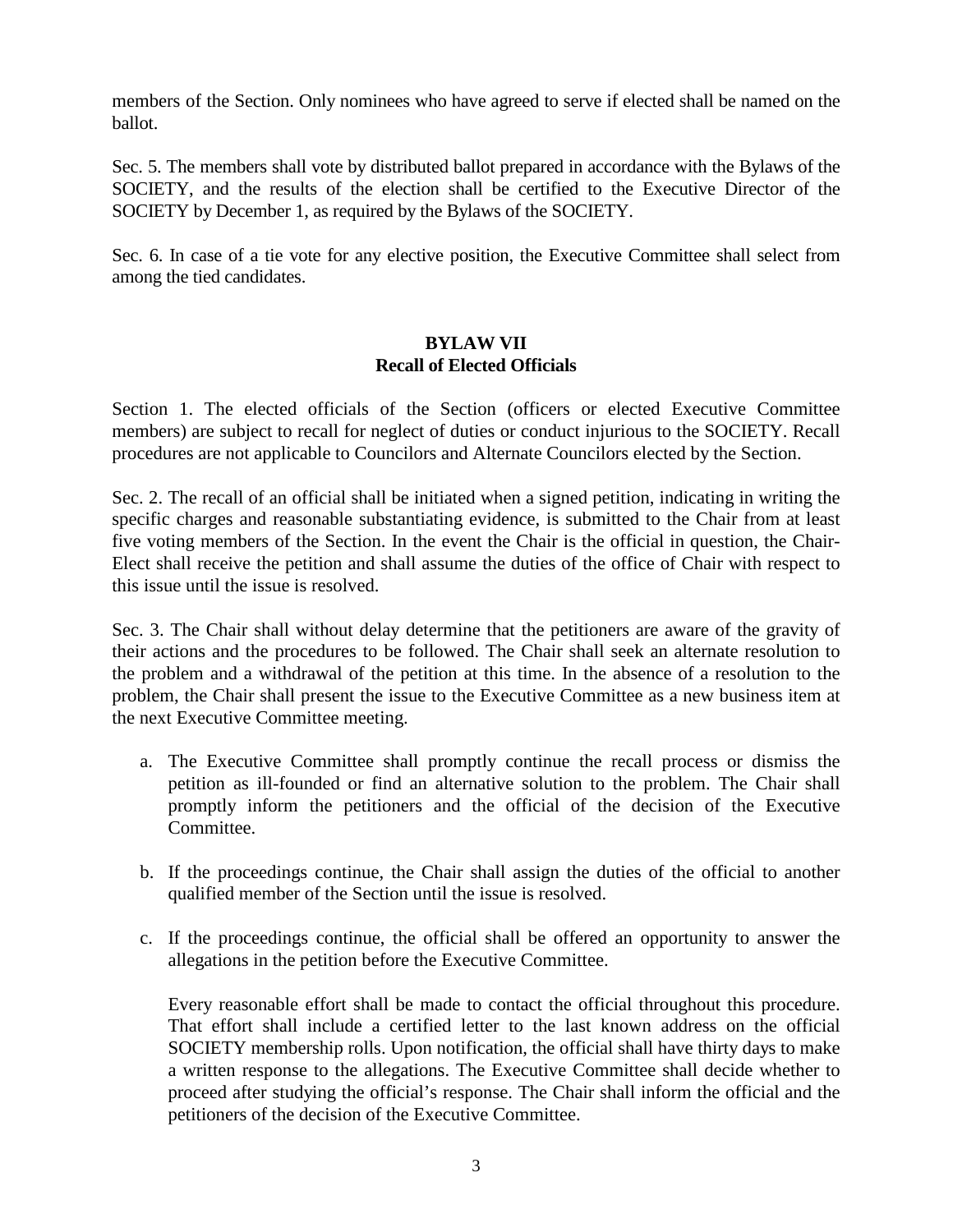If no contact with the official can be made after a reasonable effort, the Executive Committee may remove the official in question with a two-thirds (2/3) vote of the remaining members of the Executive Committee.

- d. If the proceedings continue, the official shall choose one of the following options:
	- (1) The official may resign.
	- (2) The official may request a recall vote in the same manner as the original election, which must be consistent with the Section bylaws. The voting membership shall be informed, through brief written statements prepared by the Executive Committee and the official, of the issues involved with the recall vote. Both statements shall be given to the voting membership before the vote is taken.
	- (3) The official may request a hearing and a recall vote by the remaining members of the Executive Committee. A two-thirds (2/3) vote of the remaining members of the Executive Committee shall be required to recall the official.
	- (4) The official may choose not to respond and thus forfeit the position.

Sec. 4. The vacancy provisions of these bylaws shall be used to fill a vacancy caused by a recall process. The membership of the Section and the Executive Director of the SOCIETY shall be informed of the results of the recall process and the replacement of the official.

#### **BYLAW VIII Duties of Officers and Executive Committee**

Section 1. The duties of the officers shall be those customarily performed by such officers, together with those responsibilities prescribed by the Constitution and Bylaws of the SOCIETY and by these bylaws and such other duties as may be assigned from time to time by the Executive Committee.

Sec. 2. The Chair shall serve as Chair of the Executive Committee and shall appoint all committees authorized in these bylaws or by the Executive Committee.

Sec. 3. The Executive Committee shall be the governing body of this Section and as such, shall have full power to conduct, manage, and direct the business and affairs of this Section in accordance with the Constitution and Bylaws of the SOCIETY and these bylaws.

# **BYLAW IX Committees**

The Executive Committee shall establish committees as the need may arise for the proper operation of the Section.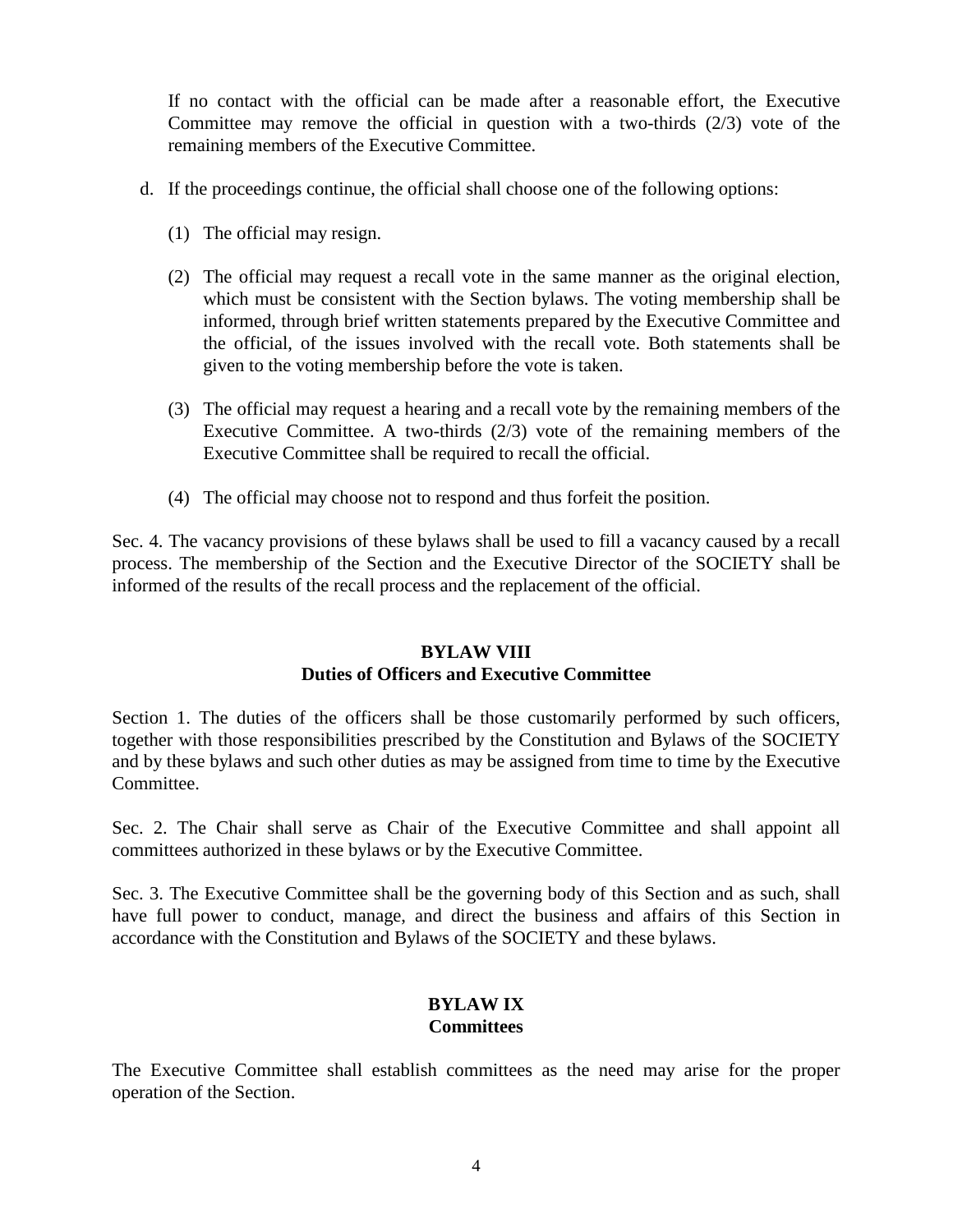## **BYLAW X Meetings**

Section 1. The Section shall hold regular meetings each year, preferably monthly, at places and times designated by the Executive Committee.

Sec. 2. This Section may hold special meetings at the call of the Executive Committee or at the request of 20 members of the Section. The notices of special meetings shall state the exact nature of the business to be transacted and no other business shall transpire at such meetings.

Sec. 3. Due notice of all meetings shall be sent to each member and affiliate of this Section. A quorum for all meetings of this Section shall consist of 20 percent of the members of this Section. In the absence of a quorum, all meetings shall adjourn to a date.

Sec. 4. At the regular meetings of this Section, there shall be no specific order of business, but it shall be left to the discretion of the Chair to carry on the meeting in an orderly fashion.

Sec. 5. The Executive Committee shall meet upon due notice to its members at the call of the Chair or at the request of a majority of the members of the Committee. In the absence of a quorum, which shall be a majority of the members of the Executive Committee, called meetings of the Executive Committee shall adjourn to a date.

Sec. 6. The most recent edition of *Robert's Rules of Order Newly Revised* shall be the parliamentary authority for all matters not covered in these bylaws or in the SOCIETY's documents.

# **BYLAW XI Dues**

Section 1. All assigned Society Affiliates and members of this Section, except MEMBERS in emeritus status of the SOCIETY, may be assessed such voluntary annual Local Section dues as may be set by the Executive Committee.

Sec. 2. The annual dues of Local Section Affiliates shall be set by the Executive Committee in accordance with the Constitution and Bylaws of the SOCIETY. Failure to pay such dues in advance shall automatically terminate the affiliation.

# **BYLAW XII Amendments**

Section 1. Proposed amendments to these bylaws must first be submitted in writing to the Executive Committee. If these amendments are approved by a majority of the Executive Committee, the Secretary or another designated member of the Section shall distribute the proposed amendments to the Committee on Constitution and Bylaws for preliminary review. On